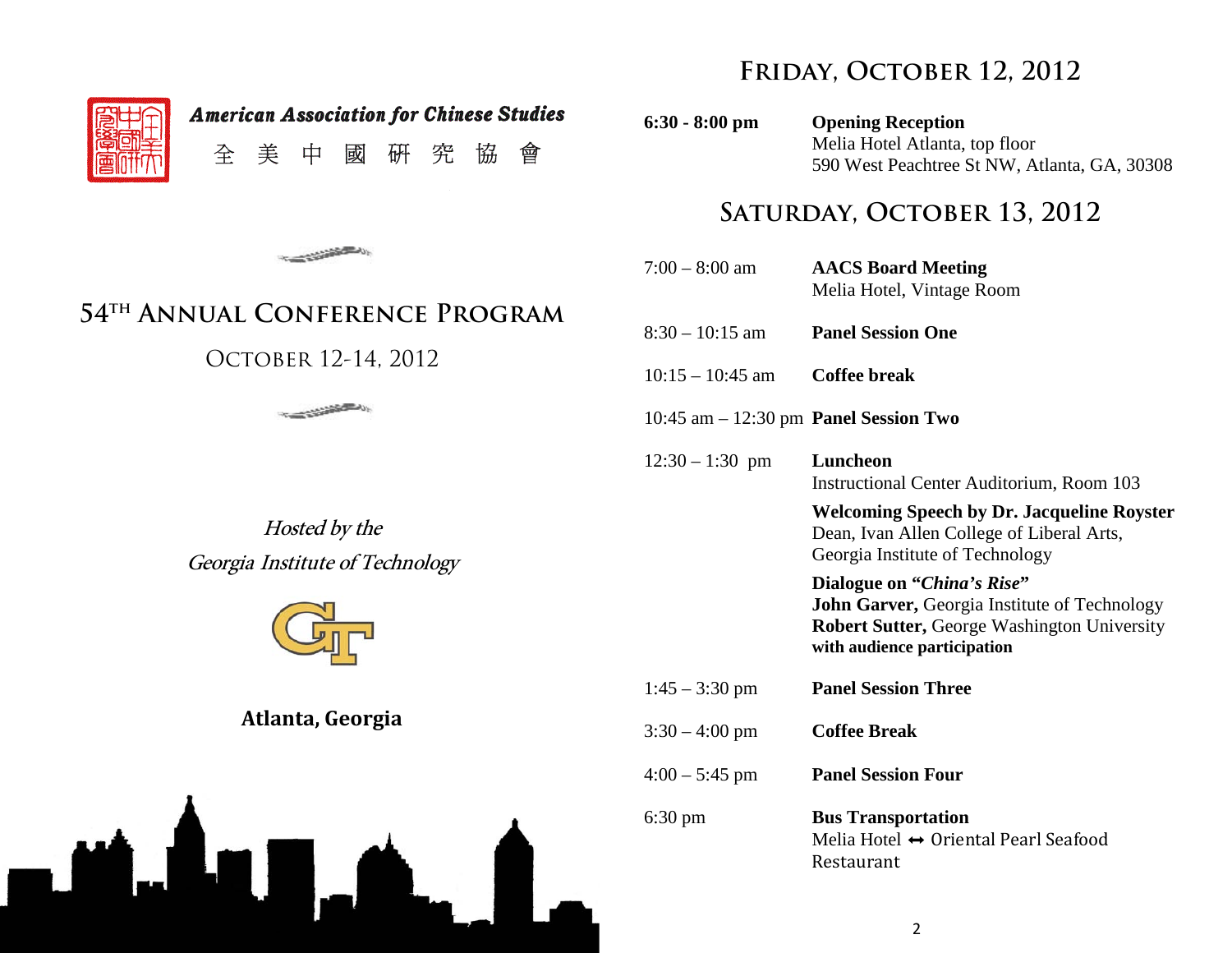7:00 – 9:00 pm **Banquet and Keynote Speech** Oriental Pearl Seafood Restaurant 5399 New Peachtree Rd | Atlanta GA, 30341 Telephone : 770-986-9866 *"China's Ambitions, America's Interests, Taiwan's Destiny, and Asia's Future"* Professor Edward Friedman, University of Wisconsin-Madison

## **Sunday, October 14, 2012**

- 7:15 8:30 am **AJCS Board Meeting** Instructional Center, Room 107
- 8:30 10:15 am **Panel Session Five**
- 10:15 10:45 am **Coffee break**

#### 10:45 am – 12:30 pm **Panel Session Six**

**-------------------------------------------------------------------------------------** 9th St NW **Dishliv** Midtown Stat Parking Lot Griffin Track Ad **8th St NW** Georgia  $\overline{35}$ 6th St NW  $\overline{3}$ **Tech Sou**  $\widetilde{41}$ .n St Nu  $(401)$ Kessle Campanile 403 rst Dr NW **Bobby Dodg** Stadium  $(78)$   $(29)$  $(278)$ 401  $\sqrt{8}$  $(403)$ P  $\circ$ VVN 1S Place SoNo ine St NW St NW Pine St NE nnicutt St.NW

**A**: Melia Hotel Atlanta, 590 West Peachtree St NW **B**: Ivan Allen College, Georgia Institute of Technology

# **Panels**

### **Saturday**

## SESSION 1 | SATURDAY, 8:30 - 10:15 AM

**1a. "A Rising China on the World Stage and U.S.- China Relations"** Instructional Center 105

> *Chair and Discussant:* **Edward Friedman**, University of Wisconsin, Madison

- "Chinese perceptions of U.S. policy toward China" **John Garver**, Georgia Institute of Technology
- "American perspectives on the rise of China and India" **Vincent Wang**, University of Richmond

"Competition or (de facto) cooperation? The interaction of the P.R.C. and U.S. interests on the African continent" **Howard Sanborn**, Virginia Military Institute

"China's strategic views about the United States" **Fei-ling Wang**, Georgia Institute of Technology

#### **1b. "Inclusion of New Immigrants and Ideas in Taiwan"** Instructional Center 109

*Chair:* **Linda H. Chiang**, Azusa Pacific University *Discussant:* **Phylis Lan Lin**, University of Indianapolis

"Intermarriage: Effects on personality, assimilation and fertility in Taiwan"

**Chiung-Fang Chang,** Lamar University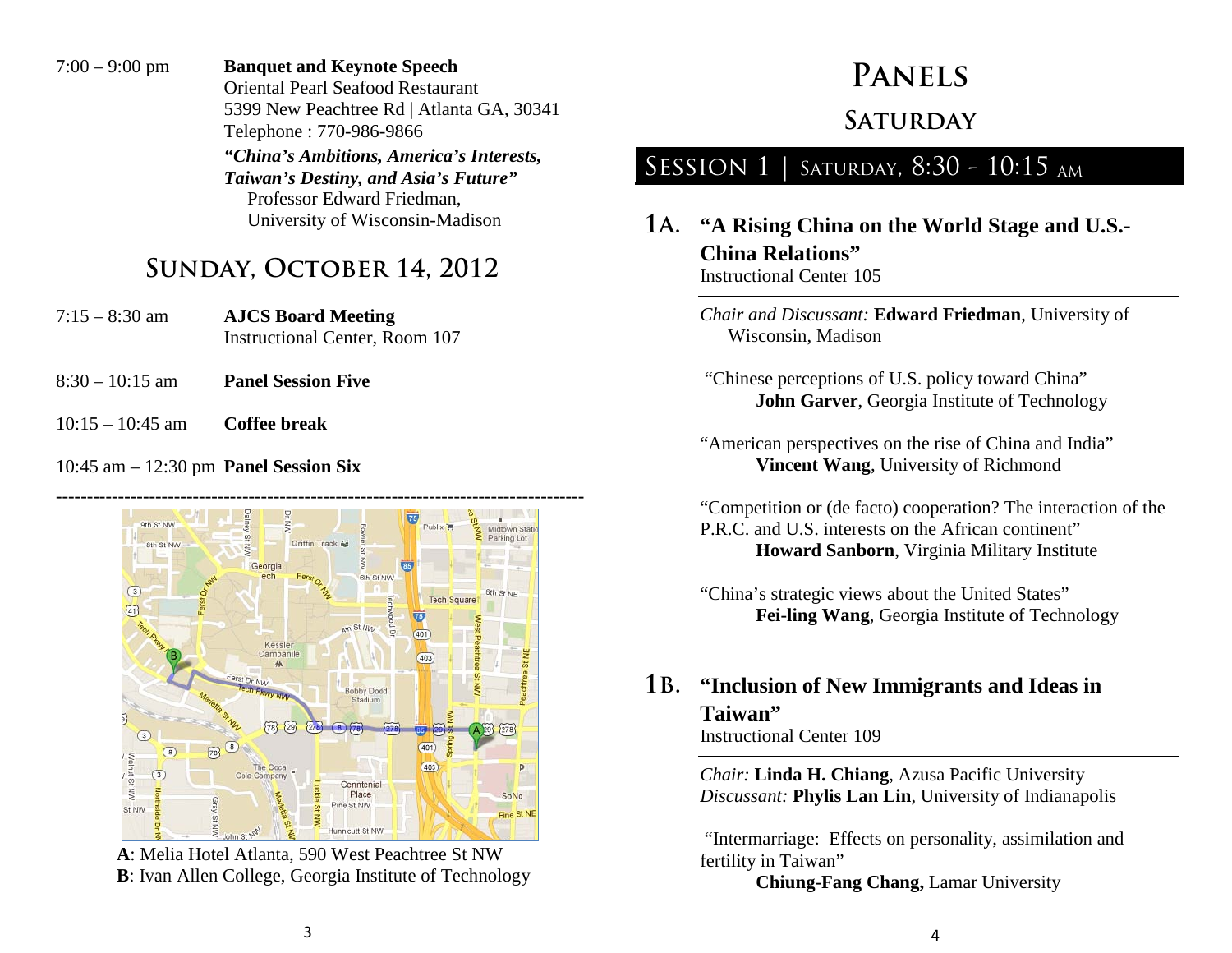"Teaching other people's children: Helping foreign brides' children to meet academic and social challenges in Taiwan" **Linda H. Chiang,** Azusa Pacific University

"Chinese encounters with foreign ideas in the Self-Strengthening Movement (1861-1895)" **Daniel Palm**, Azusa Pacific University

#### **1c. "Topics in Chinese Fiction and Culture"** Instructional Center 111

*Chair:* **Yenna Wu,** Univerity of California, Riverside *Discussants:* 

> **Rong Cai**, Emory University **Maria Franca Sibau**, Emory University

"Desire and delusion: Buddhist ideas and their influences on *Chin P'ing Mei*"

**Wen-ling Tung,** University of California, Riverside

"Disembodied subversion in Li Ang's *Visible Ghosts*" **Yenna Wu**, University of California, Riverside

"Conquering the 'Savage' within: The late Qing question of the people in Wu Jianren's *Utopian Narrative*" **Makiko Mori,** Auburn University

#### 1D. **"China's Changing Political Economy"**

Instructional Center 113

*Chair:* **Albert Yee,** Colgate University *Discussant:* **Cal Clark**, Auburn University

"China's transition to a new 'sustainably competitive' model of economic development: Four interconnected components and the impediments to implementation"

**Albert Yee,** Colgate University

"Unload policy burdens by co-optation: Chinese private entrepreneurs' participation in local legislatures" **Xin Sun,** Northwestern University

"China's building a new socialist countryside: The Ganzhou model of rural development" **Kristen Looney,** Georgetown University

## SESSION 2 | SATURDAY, 10:45 AM - 12:30 PM

**2a. "Post-Mortem to Taiwan's 2012 Presidential Election: Retrospective and Prospective Commentaries"** Instructional Center 113

> *Chair:* **Yu-long Ling,** Franklin College *Discussant:* **Vincent Wang,** University of Richmond

"Elections and economic interaction with Southeast Asia" **Thomas Bellows,** University of Texas at San Antonio

"The 'magic' of the 1992 Consensus" **James Hsiung,** New York University

"The Taiwanese presidential election of 2012 and its implications for China-United States-Taiwan relations" Yu-Long Ling, Franklin College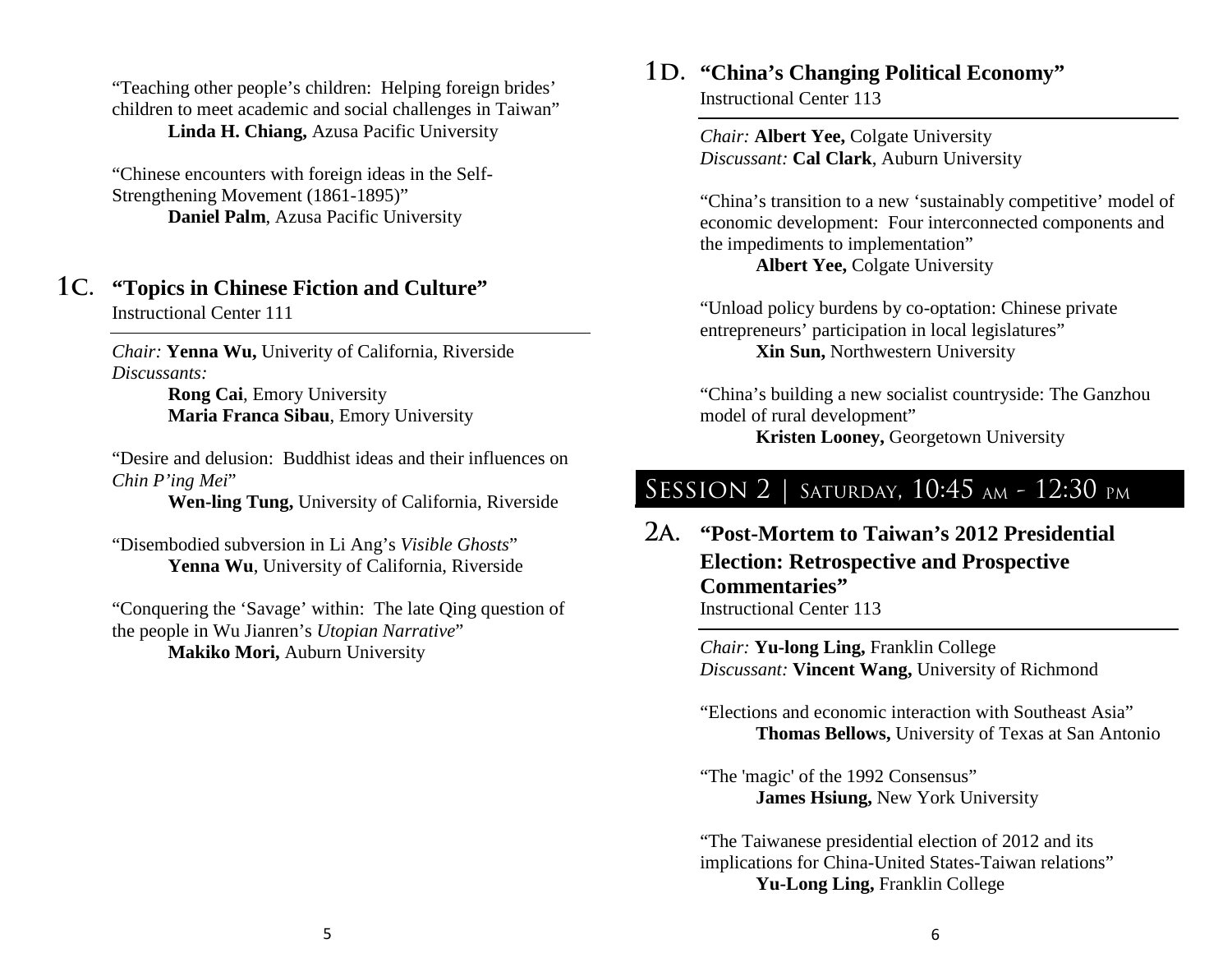### **2b. "Roundtable: Church-State Relations in Contemporary China"**

Instructional Center 117

*Chair:* **Deborah Brown,** Seton Hall University

"Church-state relations in contemporary China: The critical Shouwang case"

> **Deborah Brown,** Seton Hall University **TJ Cheng,** College of William and Mary

#### *Panelists:*

**Deborah Brown,** Seton Hall University **TJ Cheng,** College of William and Mary **Chien-Pin Li,** Kennesaw State University

### **2c. "New Development Drivers in China's Domestic Economy"**

Instructional Center 105

*Chair:* **Penelope Prime,** Georgia State University *Discussants:* 

> **Penelope Prime**, Georgia State University **Zhenhui Xu**, Georgia State University **Xuepeng Liu**, Kennesaw State University

"China's shifting regional modernization: Producer services in metropolitan Xi'an"

 **Susan Walcott,** University of North Carolina, Greensboro

"Financial development in China and its role in rebalancing the global economy"

Peter C. Y. Chow, City University of New York

"Domestic demand and regional market segmentation in China"

> **Zhenhui Xu,** Georgia State University **Jianyong Fan, Fudan University**

**2d. "Teaching Chinese as a Foreign/Second Language (TCFL/TCSL)" PART A** Instructional Center 109

> *Chair:* **Ya-chen Chen,** Clark University *Discussant:* **Paul Foster,** Georgia Institute of Technology

#### *Presenters:*

**Shelley Rigger**, Davidson College **Edward Friedman**, University of Wisconsin, Madison **Ya-chen Chen**, Clark University

## SESSION 3 | SATURDAY, 1:45 - 3:30 PM

**3a. "Predicaments and Strategic Solutions of TCFL/TCSL in the U.S." PART B** Instructional Center 113

*Chair and Discussant:* **Ya-chen Chen,** Clark University

#### *Presenters:*

**Stephen Uhalley,** University of Hawaii **Chiung-fang Chang**, Lamar University **Cheng-Hsien Lin,** Lamar University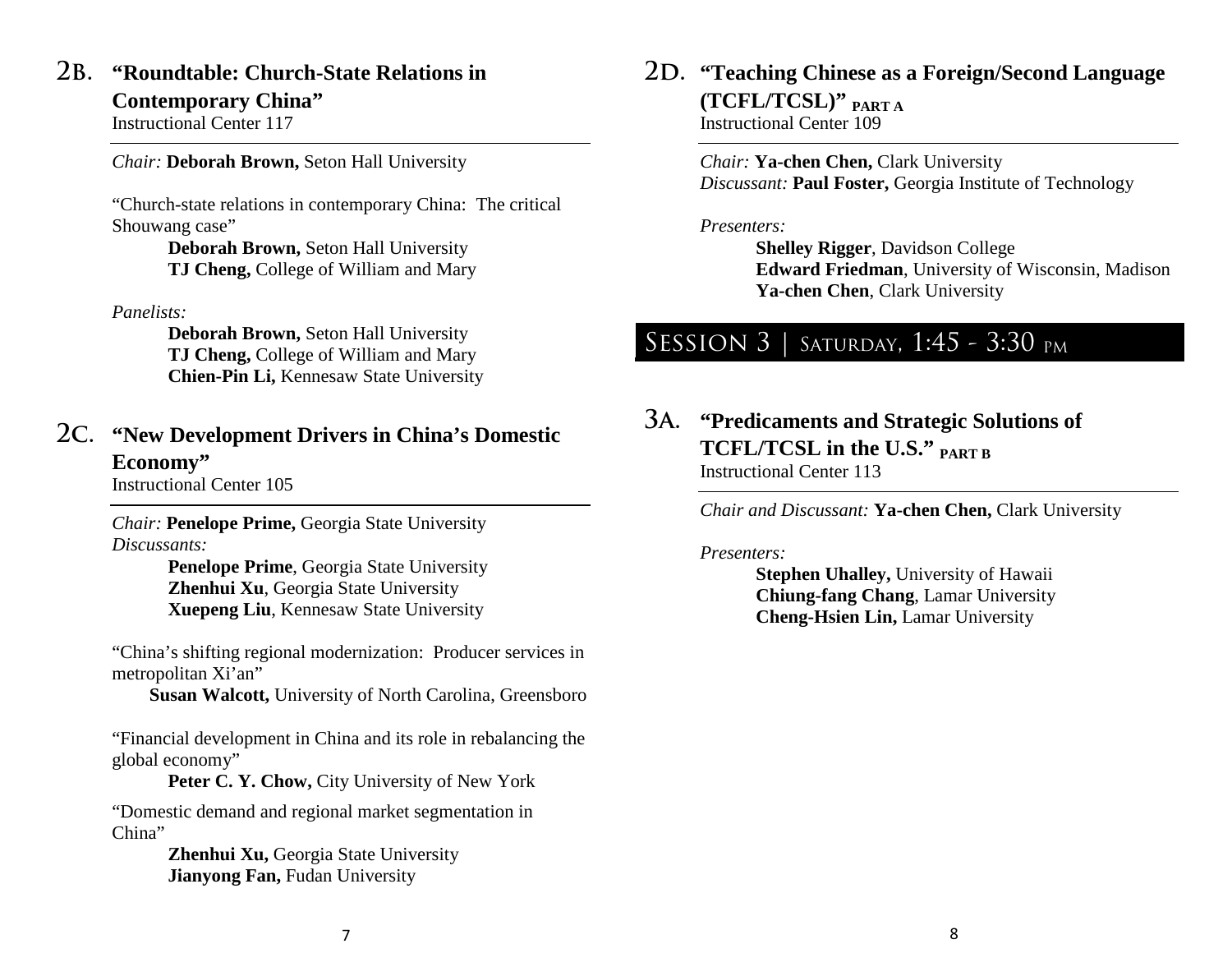### **3b. "China in Transition: Coping with Internal and External Challenges"**

Instructional Center 117

*Chair and Discussant:* **Chien-Pin Li,** Kennesaw State University

"Elections with Chinese characteristics: Voting and the future of political reform"

**Yawei Liu,** The Carter Center "The new mandate of heaven: Governance and legitimacy in the post- $18<sup>th</sup>$  CCP National Congress" **Baogang Guo,** Dalton State College

"Chinese soft power and the U.S. media response: Reflections on the CCTV and NBC presentations of the opening ceremony of the 2008 Beijing Olympic summer games" **James Schiffman,** China Research Center

### **3c. "Challenges of China's Resources Linkages – Near and Far"**

Instructional Center 105

*Chair and Discussant:* **June Teufel Dreyer,** University of Miami

"Small hydropower and the paradox of the water-energy nexus in China"

> **Jenn-Hwan Wang,** National Chengchi University **Sheng-Wen Tseng**, Yu Da University

"China's arctic strategy: Implications for Sino-Arctic relations" **Shiloh Rainwater, Pepperdine University** 

"An authoritarian system that sells power: How China's economic reform fosters a modern authoritarian state" **Anne An,** University of Toronto

#### **3d. "Legacies of the Cold War: The Role of the History of the PRC's Foreign Behavior in Contemporary Chinese Foreign Relations"** Instructional Center 109

*Chair:* **Robert Sutter,** George Washington University *Discussant:* **James Hsiung**, New York University

"China's Revolutionary Push in Southeast Asia, 1961-1978" **John Garver,** Georgia Institute of Technology

"How Cold War legacies add to constraints precluding China's leadership in Asia"

**Robert Sutter,** George Washington University

"A rejoinder to Robert Sutter's paper on Chinese foreign policy"

Paul Tai, University of Detroit Mercy

# SESSION 4 | SATURDAY, 4:00 - 5:45 PM

**4a. "U.S.-Taiwan-China Relations"** Instructional Center 111

> *Chair:* **Shelley Rigger,** Davidson College *Discussant:* **Cal Clark**, Auburn University

"Origins of the strategic ambiguity policy" **Dean Chen,** University of California, Santa Barbara

"Strategic implications of cross-strait economic engagement" **Shelley Rigger,** Davidson College

"U.S. interests in the Taiwan Strait" **Jaw-ling Joanne Chang,** Academia Sinica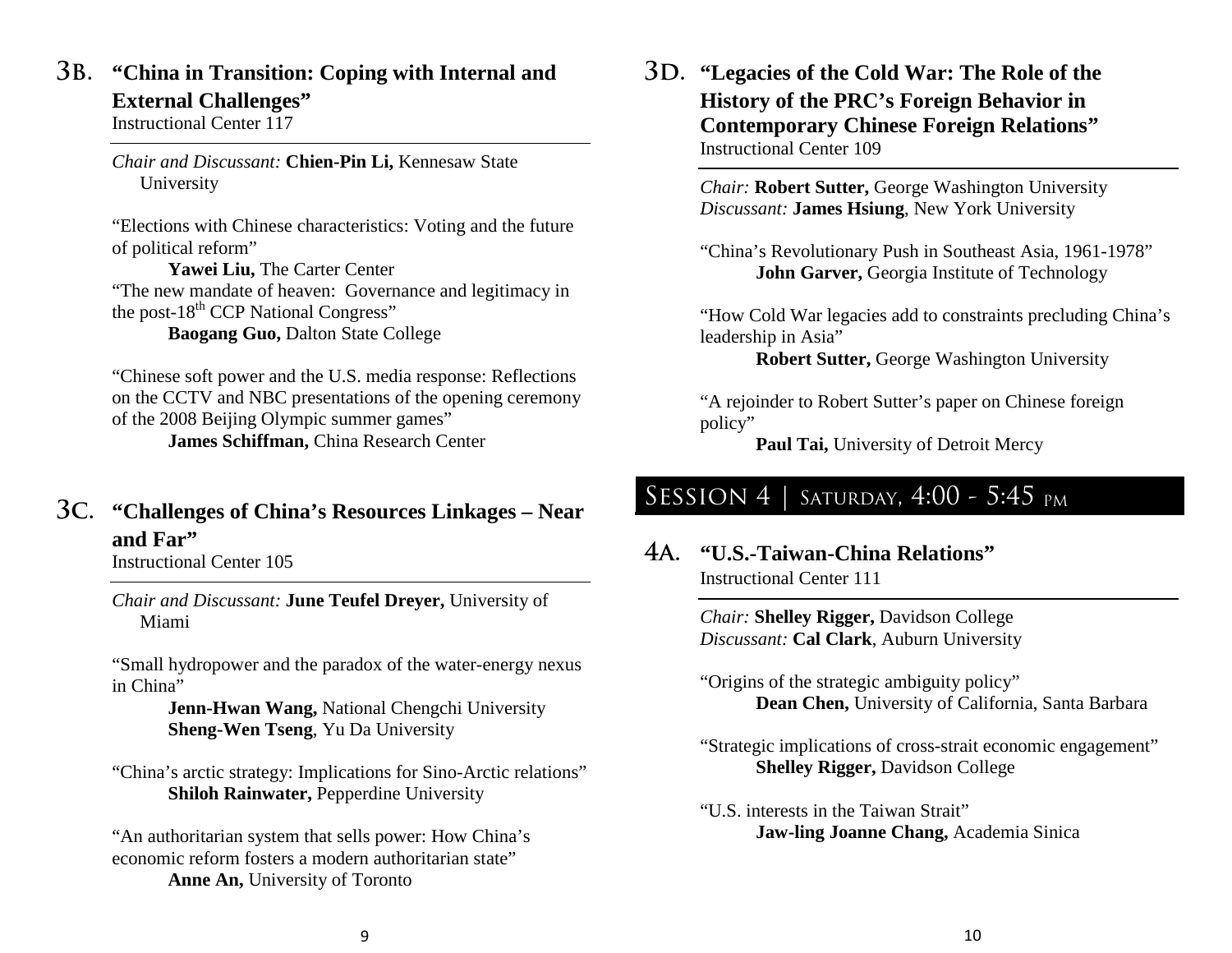#### **4b. "Elections in East Asia"**

Instructional Center 113

*Chair:* **Hans Stockton,** University of St. Thomas *Discussant:* **Lowell Dittmer,** University of California, Berkeley

"The parties' strategic entry in Hong Kong's Legislative Council elections"

**Judy Chia-yin Wei,** University of South Carolina

"Manufacturing '*majoritarianism*' through electoral reform in East Asia"

**Hans Stockton,** University of St. Thomas

**4c. "Chinese Language Learning and Processing: Technology and Instructional Design" PART C** Instructional Center 117

> *Chair:* **Ming-Tsan Pierre Lu,** University of Texas at Brownsville *Discussant:* **Ya-chen Chen,** Clark University

"Han character learning and teaching using Scratch: An empirical study"

> **Ming-Tsan Pierre Lu,** University of Texas at Brownsville

"Use of multimedia technology and embodied cognition for Chinese language learning"

**Carol M. Lu,** Columbia University

"Chinese language processing: Text structure and reading effectiveness"

**Rong Cheng,** Columbia University

"Chinese language learning for young children: Music and embodied cognition"

> **Robin Harvey,** New York University **Pauline Huang**, public school educator

## **4d. "Issues of Science and Technology in Greater China"**

Instructional Center 105

*Chair:* **Stephen Uhalley,** University of Hawaii *Discussant:* **Wei-chin Lee,** Wake Forest University

"The people's science: Chairman Mao's mass line and the cultural revolution" **Darryl Brock,** Fordham University

"Barefoot doctors: The legacy of Chairman Mao's healthcare" **Chunjuan Nancy Wei,** University of Bridgeport

"The problematic China-U.S. aerospace relationship" **Stephen Uhalley,** University of Hawaii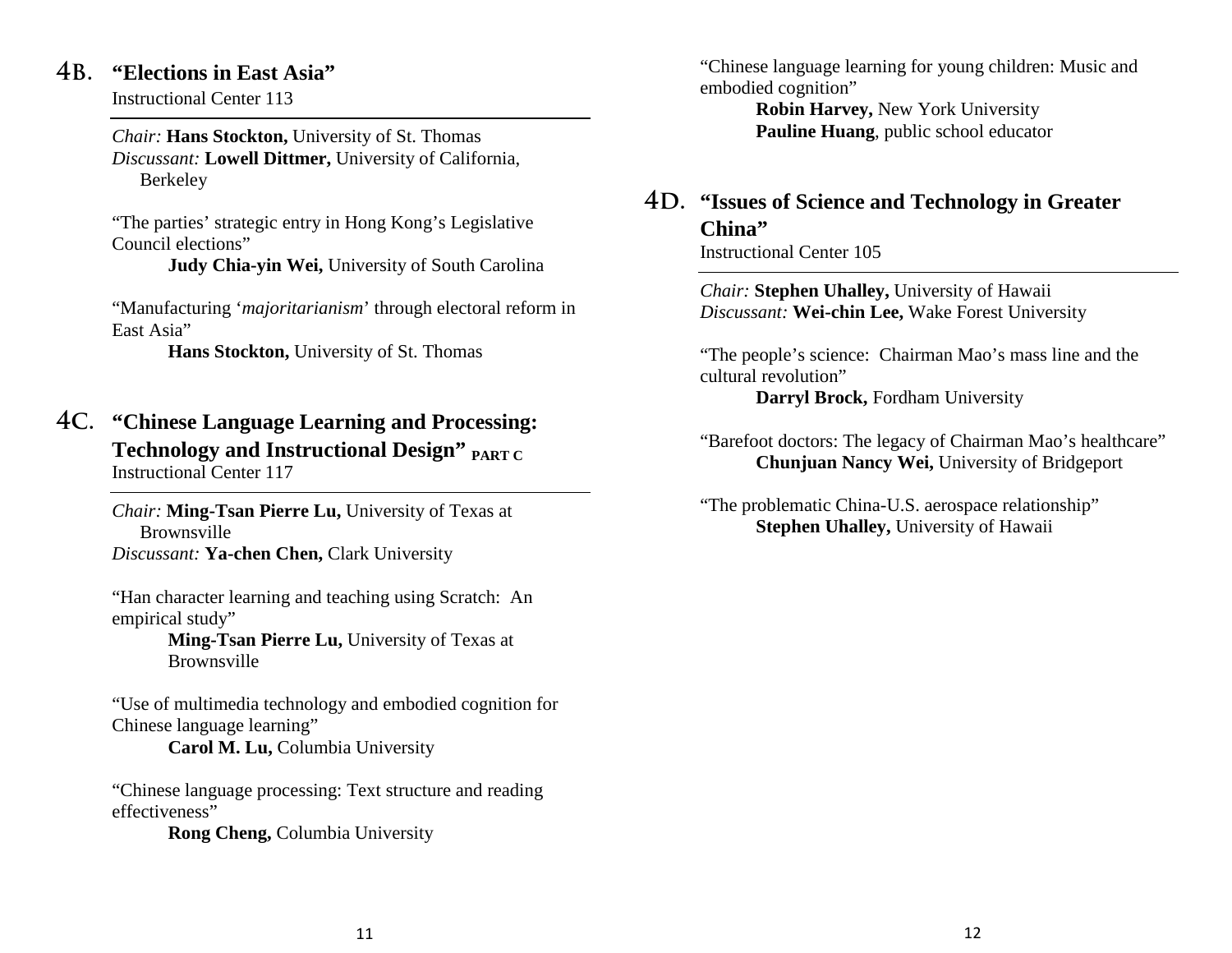## **Sunday**

## SESSION 5 | SUNDAY, 8:30 - 10:15 AM

**5a. "The Kuomintang as Taiwan's Ruling Party in the 1950s and 1960s"**

Instructional Center 115

*Chair:* **Shelley Rigger,** Davidson College *Discussant:* **Thomas Bellows,** University of Texas at San Antonio

"KMT leadership politics in the 1950s" **Steven Phillips, Towson University** 

"Education policy in 1950s Taiwan" **Megan Greene,** University of Kansas

#### **5b. "Culture as the Driver of Social Change"** Instructional Center 117

*Chair:* **Hanchao Lu,** Georgia Institute of Technology *Discussant:* **Leigh Anne Liu,** Georgia State University

"A twofold cultural dimensional model: A comparative analysis of Chinese and Russian development paths" Yue Hu, University of South Carolina

"Confucian influences on popular values in China and Taiwan" **Lukas Danner,** Florida International University

### **5c. "Topics in China's Foreign Relations"**

Instructional Center 119

*Chair:* **Lowell Dittmer,** University of California, Berkeley *Discussant:* **Yu-long Ling,** Franklin College

"How China exercised its international power" **Shengping Guo, York University** 

"Strategic narratives and nationalist discourse: Enabling effects versus constraining effects on China's foreign relations" **Ning Liao,** Old Dominion University

"China as regional hegemon and regional integration in East Asia"

**In Tae Yoo,** University of South Carolina

## SESSION 6 | SUNDAY, 10:45 AM - 12:30 PM

#### **6a. "Comparative Topics in Political Economy"** Instructional Center 207

*Chair and Discussant:* **Vincent Wang,** University of Richmond

"Taiwan and Chile: Implications for creating a dynamic political economy"

**Cal Clark,** Auburn University **Evelyn Clark,** University of Missouri, Kansas City

"Private information and the security of property rights" **Ingrid Li,** University of South Carolina

"Why is China's savings rate so high?" **Xuejiao Zhao,** Auburn University

"Investing in the United States: A comparative study of America's response to foreign direct investment from Japan in the 1980s and contemporary China"

**Qingming Zhang,** Auburn University